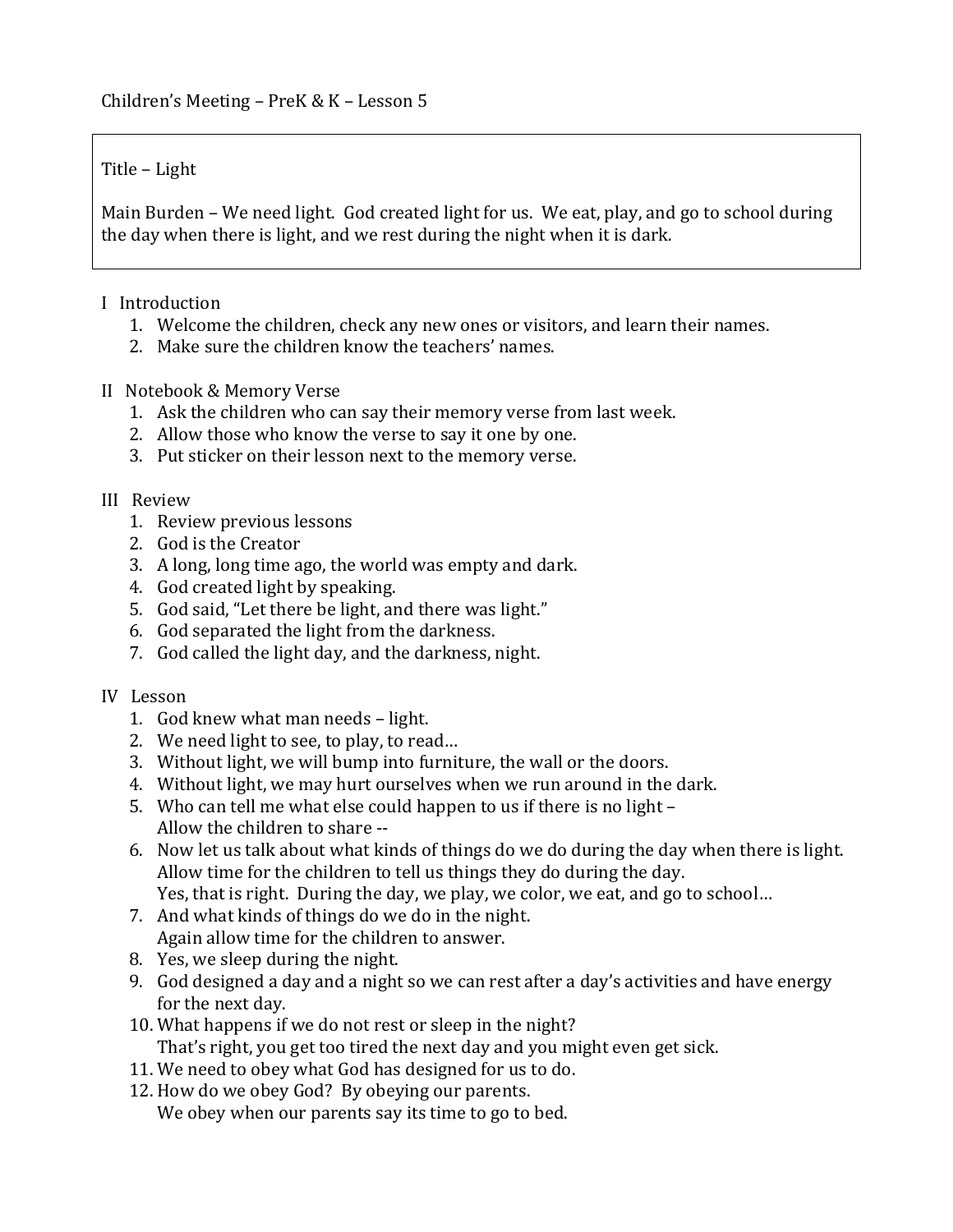Activity:

Lay out a blanket on an open area in the classroom. Tell the children that we are going to pretend it is night, and we go to sleep, and then we will pretend it is day, and it is time to wake up. Sing the song to the tune to "Frere Jacques". As you sing, have the children lie down, close their eyes, and pretend to sleep. Repeat the verse until "good night" has been sung to every child. Then sing the second verse as a signal for each one to wake up.

Now it's nighttime, Now it's nighttime Time to sleep! Time to sleep! Say "Goodnight" to (child's name) Say "Goodnight" to (different child's name) God to sleep. Go to sleep.

Now it's daytime. Now it's daytime. Time to wake! Time to wake! Say "Hello" to (child's name) Say "Hello" to (different child's name) You're awake. You're awake.

V Give each child his/her lesson sheet. Read the lines on the lesson with the children, and have them repeat after you. You may want to repeat each line at least twice.

VI Memory Verse: (Say it to the children and then have them repeat with you several times)

"God is light and in Him there is no darkness at all." I John  $1:5$ 

VII Song (These are suggested songs, you may sing other songs that the children like.)

God made the mountains (Lesson 3) This is the day (Lesson  $4$ )

## VIII Coloring Page

Today we are going to color this page (show the children the coloring page) showing Day and Night. What do we do during the day? (Children answer) and what do we do during the night? (Children answer).

IX  $Craft - Day & Night Paper Plate Craft - see instruction page.$ 

# $X$  Preparation –

Read and pray over Gen 1:3 and I John 1:5.

Make copies of the lesson and the coloring page for the children.

Bring a big blanket for the activity.

For the craft – 2 paper plates per child, black marker, scissors, glue, stapler, ribbon or yarn. Different pictures of kids playing and kids sleeping are provided, or use what you can find in children magazines.

Make copies of this page; make sure there are enough for the children. Each child will need one kid's playing and one kid's sleeping pictures.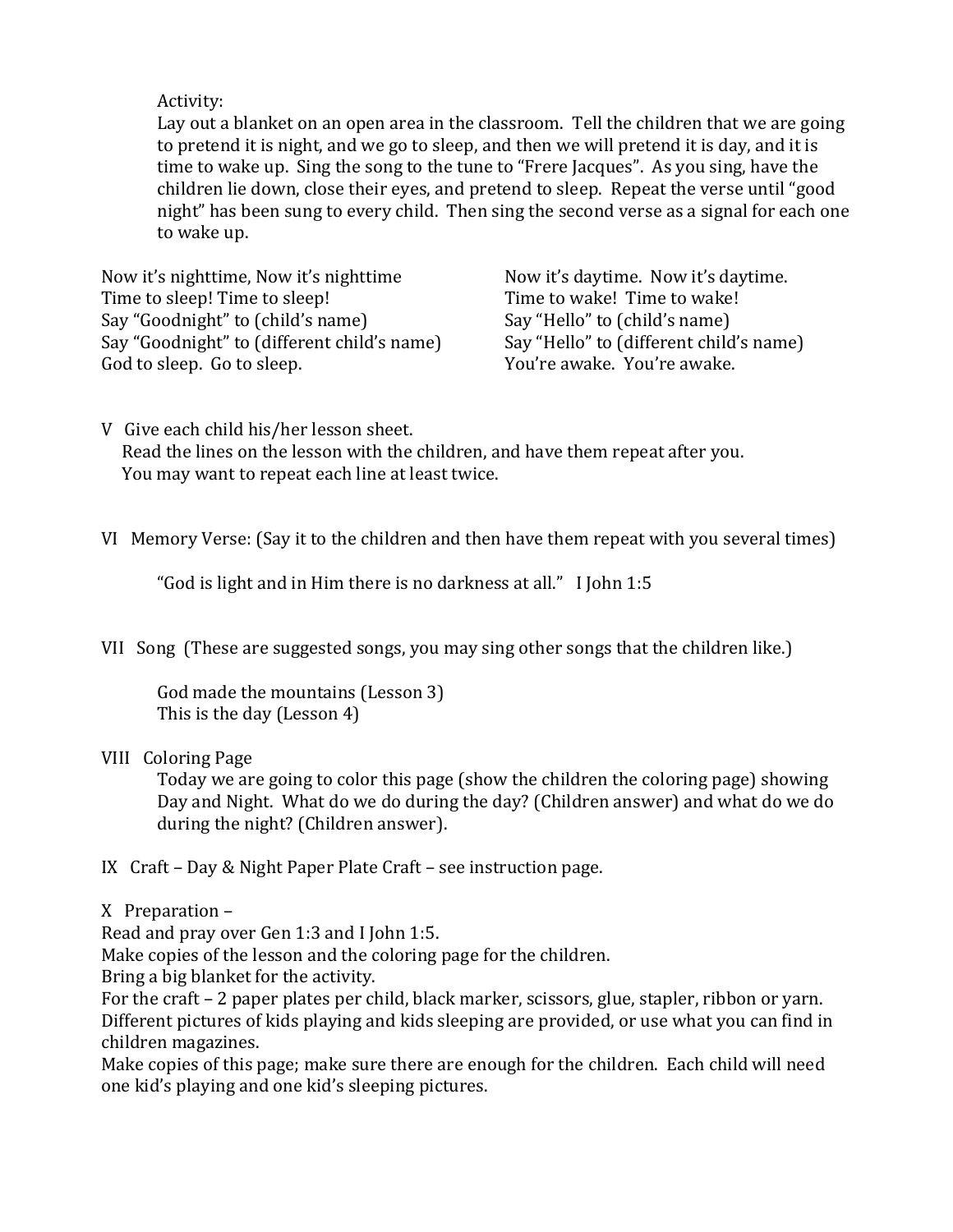**Lesson 5 GOD'S CREATION LIGHT** 

**God said,**



"Let there be light, and there was light."

And God saw that the light was good,

And God separated the light from the darkness.

God called the light day,

God called the darkness night.

Bible Verse:

"God is light and in Him there is no darkness at all." I John  $1:5$ 



God made the mountains. God made the rolling hills. God made the flowers. God made the daffodils. God made every tree. God made you and me. **Hallelujah, Hallelujah, Hallelujah, Hallelujah**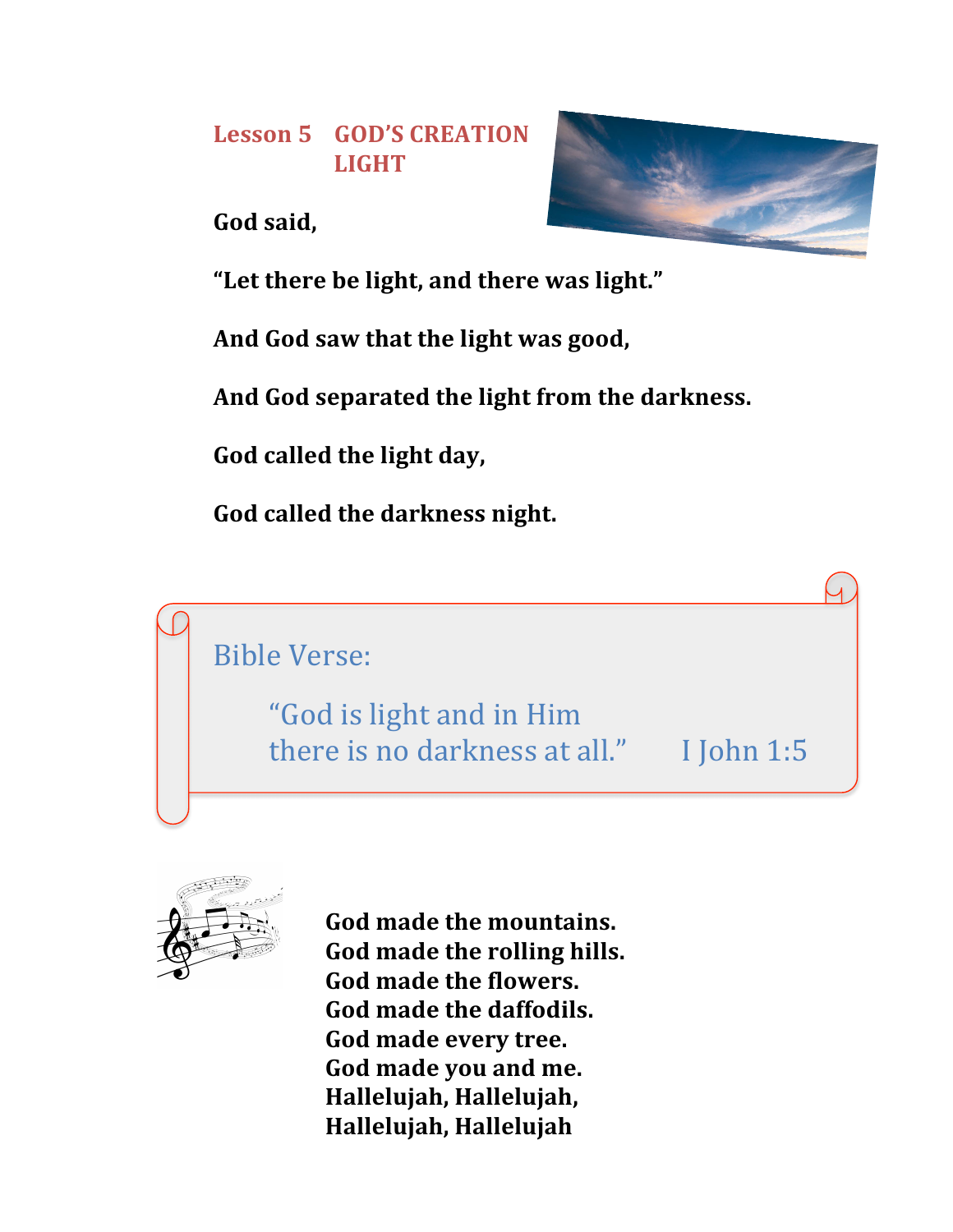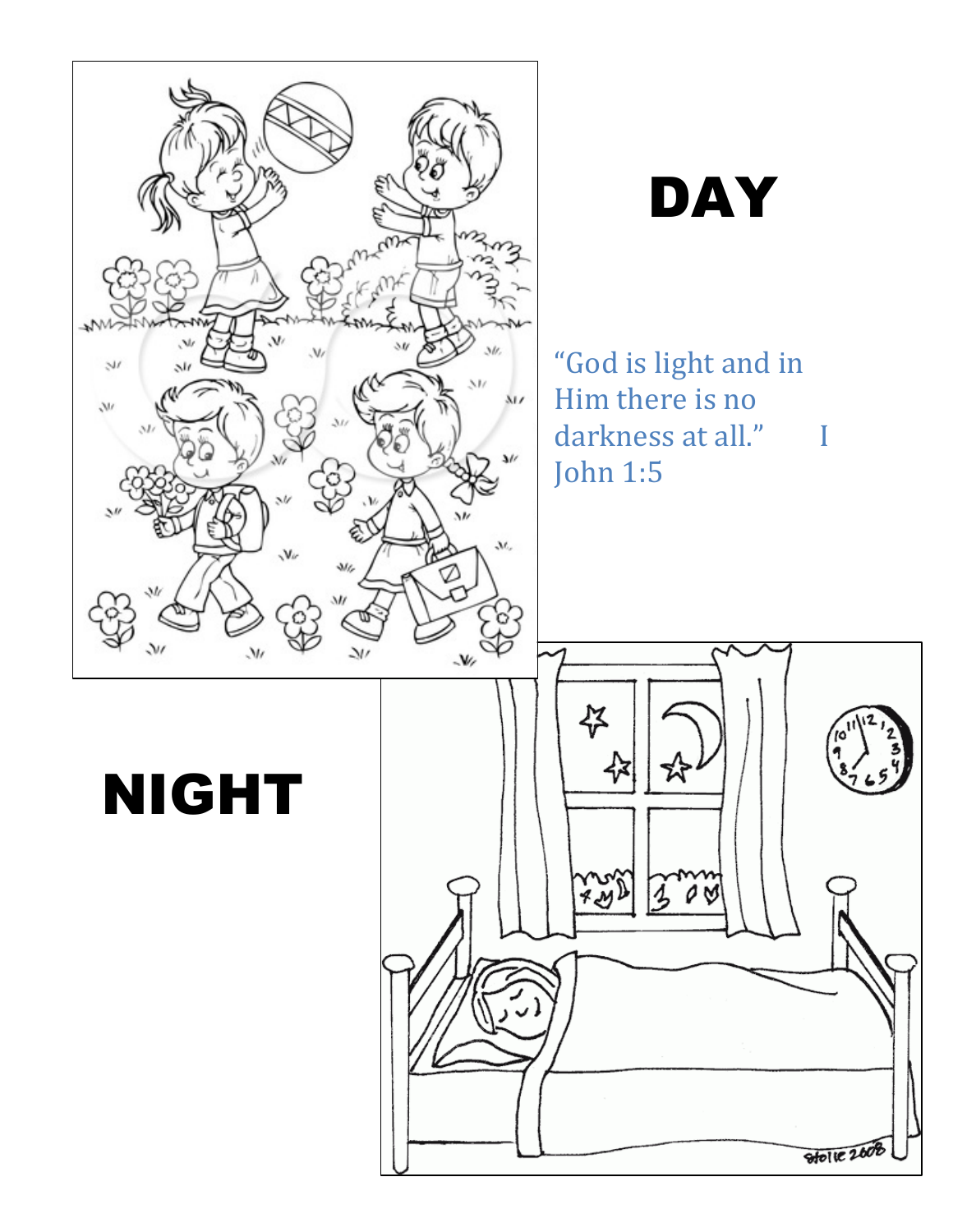Craft: Make a Day and Night Paper Plate Craft

- 1. Each child will need 2 white paper plates.
- 2. Color the bottom side of one of the plates black. Color the rim of the entire plate.
- 3. Cut out pictures of kids playing and kids sleeping, one set per child.
- 4. Glue the picture of kids playing in the middle of the bottom of the white plate.
- 5. Glue the picture of kids sleeping in the middle of the bottom of the plate that is colored black.
- 6. Glue or staple the two plates together, so one side is showing "day" and the other side is "night".
- 7. Add a ribbon for hanging on the top of the plates.

![](_page_4_Picture_8.jpeg)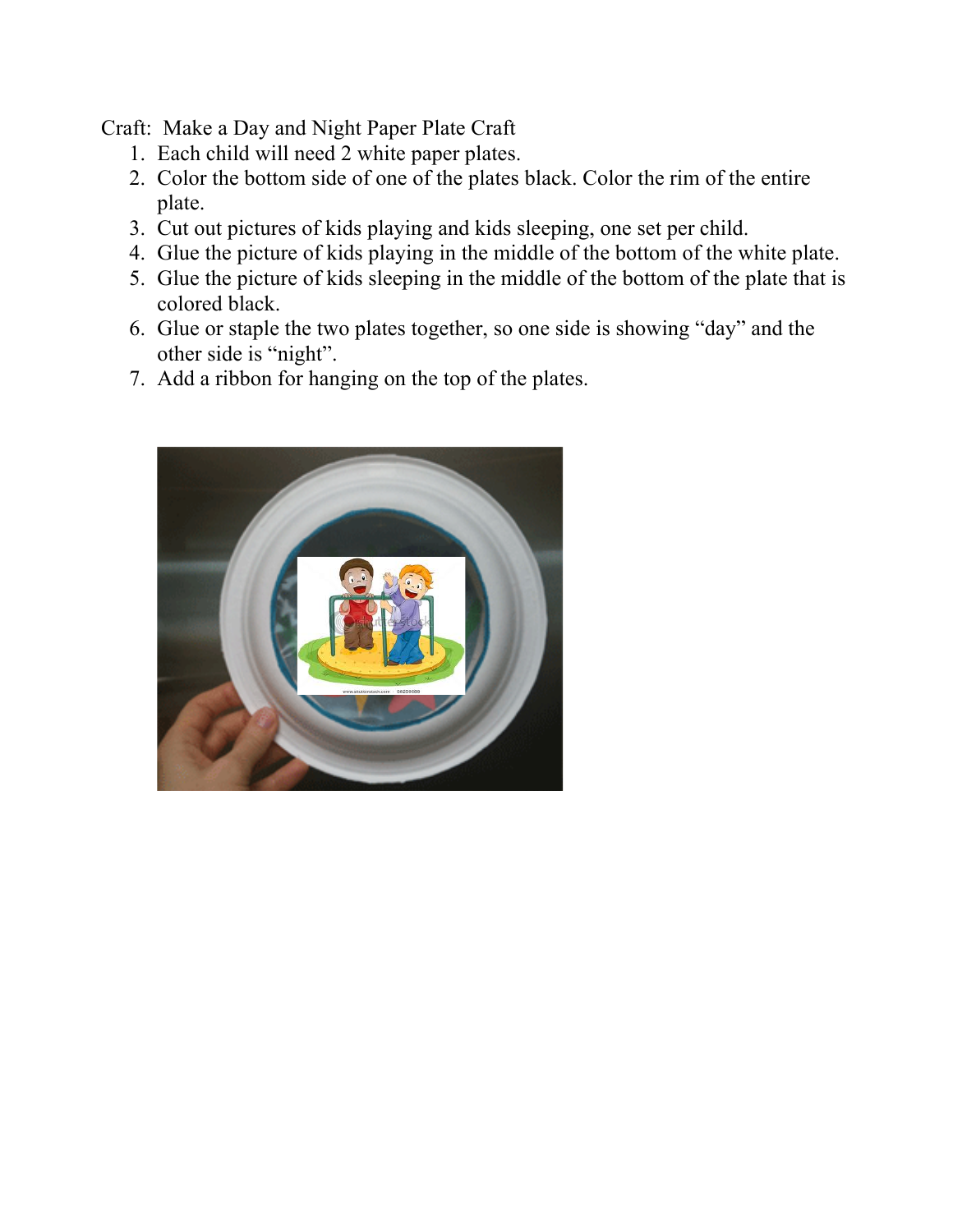![](_page_5_Picture_0.jpeg)

![](_page_5_Picture_1.jpeg)

![](_page_5_Picture_2.jpeg)

www.shutterstock.com - 64630180

![](_page_5_Picture_4.jpeg)

![](_page_5_Picture_5.jpeg)